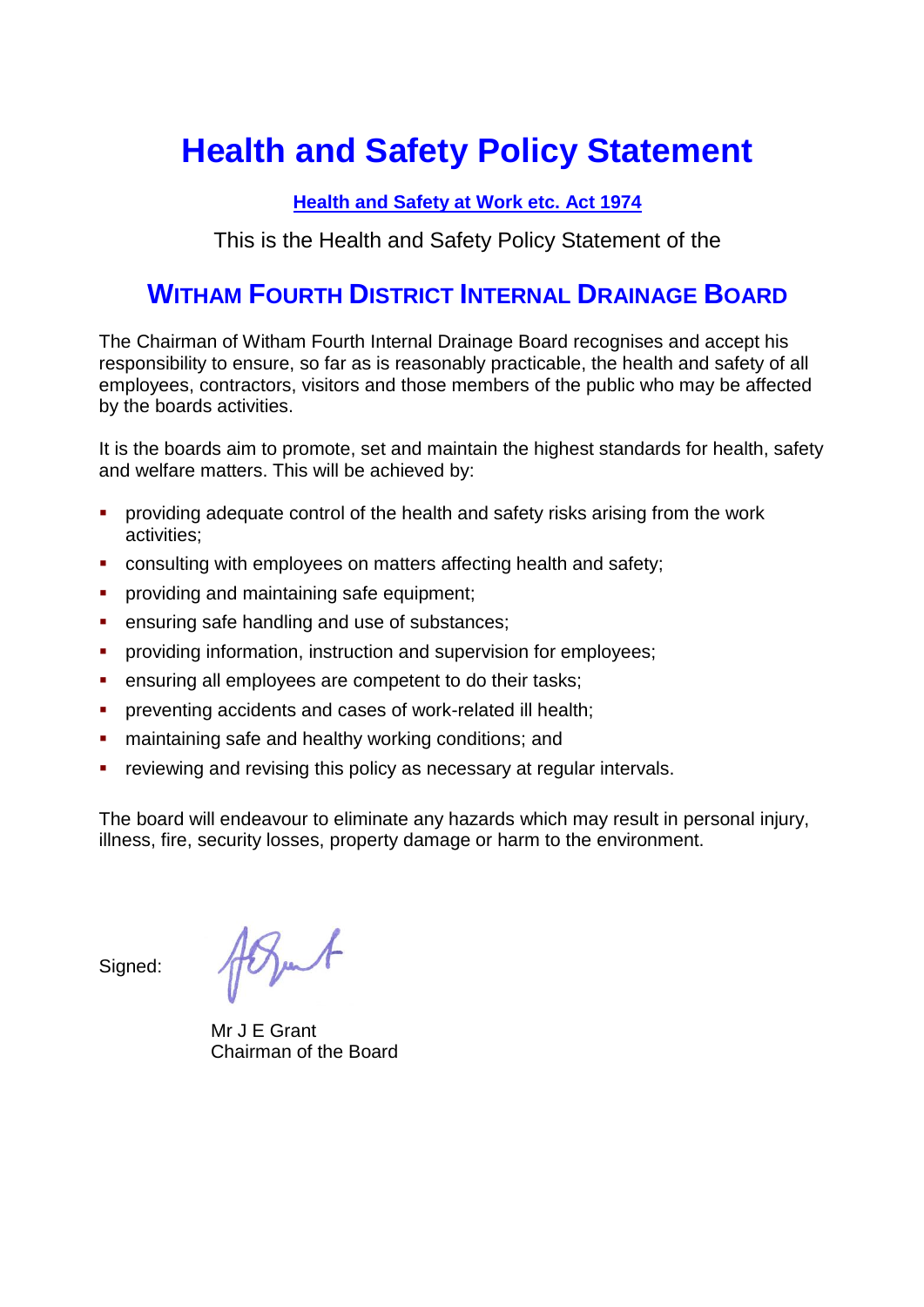## **1. Responsibilities**

The responsibility for health and safety rests with everyone, from the Chairman of the Board through to each individual member of staff. This section sets out the responsibilities under this policy.

1.1 Overall and final responsibility for health and safety within the business is that of:

#### The Chairman of the Board

1.2 To ensure health and safety standards are maintained / improved, the following people are responsible for ensuring that all activities under their control are carried out in accordance with the business' health and safety policy, standards and safe working procedures; and in compliance with statutory provisions:

#### Peter Bateson – Chief Executive

- 1.3 Employees have legal duties under the Health and Safety at Work etc. Act 1974. In particular, they must:
	- co-operate with management on health and safety matters;
	- take reasonable care for their own health and safety and that of others who may be affected by their acts or omissions at work;
	- co-operate, so far as is necessary, to enable any duty or requirement imposed on the business by or under any of the relevant statutory provisions, to be performed or complied with;
	- **not intentionally or recklessly interfere with or misuse anything provided in the** interest of health, safety or welfare in pursuance of any of the relevant statutory provisions;

Failure to comply with these requirements may lead to both disciplinary action being taken by the business and prosecution by the Health & Safety Executive (HSE).

1.4 If a named individual in this policy is absent please refer to the Chief Executive (or in his absence the Chief Engineer) for guidance.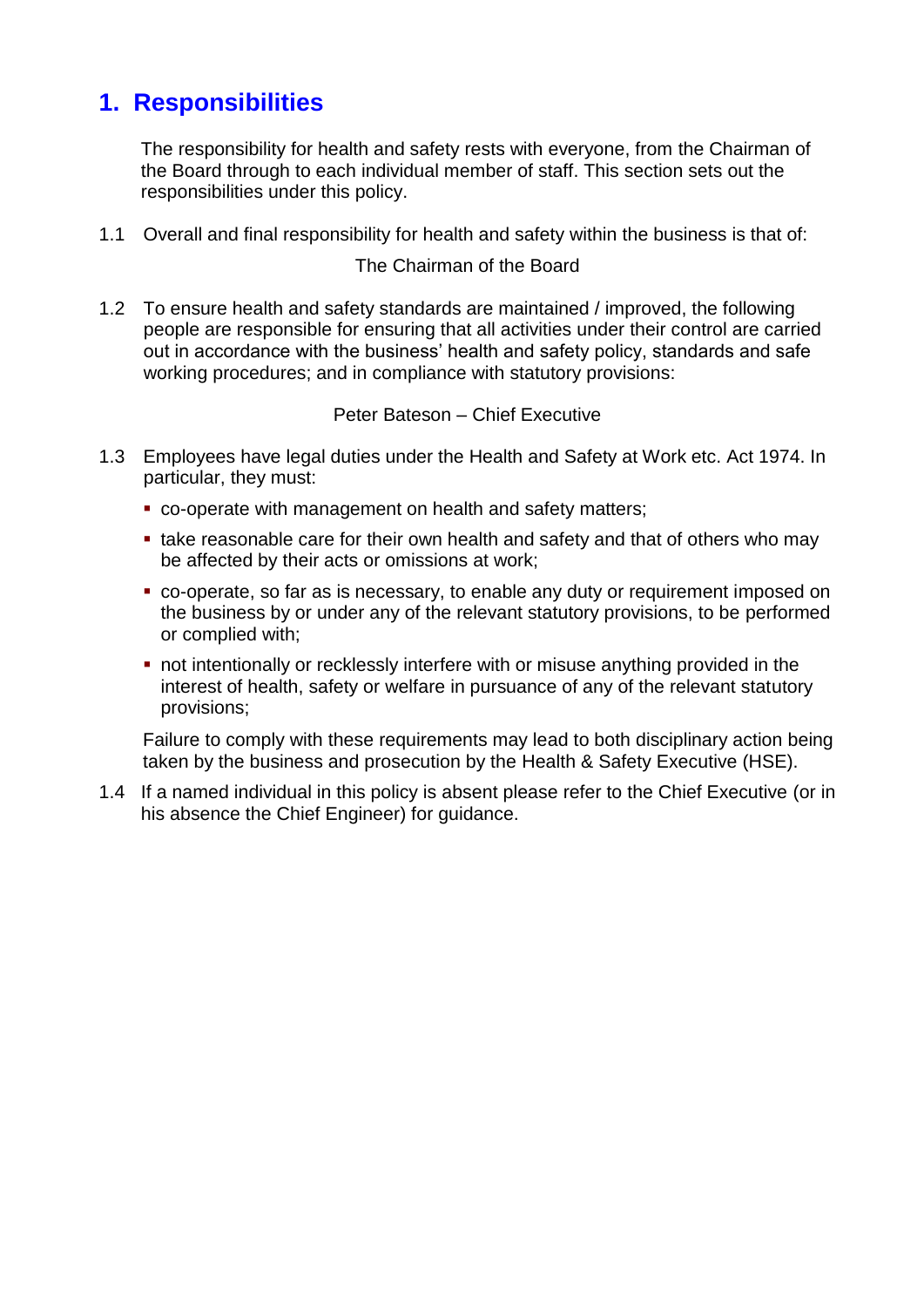# **2. Health & Safety Risks Arising From Our Work Activities**

Under the Management of Health and Safety at Work Regulations 1999, the business has a duty to assess risks to the health and safety of anyone who may be affected by their work activities. It is the business' policy to ensure that no-one is put at risk from any activities under its control.

- 2.1 Task specific risk assessments will be undertaken by the Chief Engineer in consultation with NFU Mutual Risk Management Services Limited.
- 2.2 Operatives to carry out Site Risk Assessments where necessary before commencing work on site.
- 2.3 The findings of the main risk assessments will be reported to all relevant members of staff.
- 2.4 Action required to remove / control risks will be approved by the Chief Engineer or the Chief Executive.
- 2.5 The Chief Engineer will be responsible for ensuring the action required is implemented and will check that the implemented actions have removed the hazards or reduced the risks to an acceptable level.
- 2.6 Assessments will be reviewed annually or when work activity changes, whichever is soonest.

### **3. Consultation with Employees**

Under the Health and Safety (Consultation with Employees) Regulations 1996 the business has a duty to consult employees either directly or through elected representatives on matters relating to health and safety.

3.1 Managers and supervisors consult with employees on a daily basis and via regular meetings.

### **4. Safe Plant & Equipment**

Under the Provision and Use of Work Equipment Regulations 1998, The Pressure Systems Safety Regulations 2000 and the Lifting Operations and Lifting Equipment Regulations 1998, the business has a duty to ensure that all plant and equipment that requires maintenance (including statutory testing) is identified and that the maintenance work is undertaken.

- 4.1 The Plant Foreman will be responsible for identifying all equipment / plant needing maintenance (e.g. portable electrical appliances, vehicles, etc.). He will also be responsible for ensuring effective maintenance procedures are drawn up and implemented.
- 4.2 The regular testing, inspection and maintenance of telehandlers, and other lifting equipment and pressure systems, including emergency repair work, and safe methods of undertaking this, will be ensured.
- 4.3 Any problems found with plant / equipment should be reported to the Plant Foreman.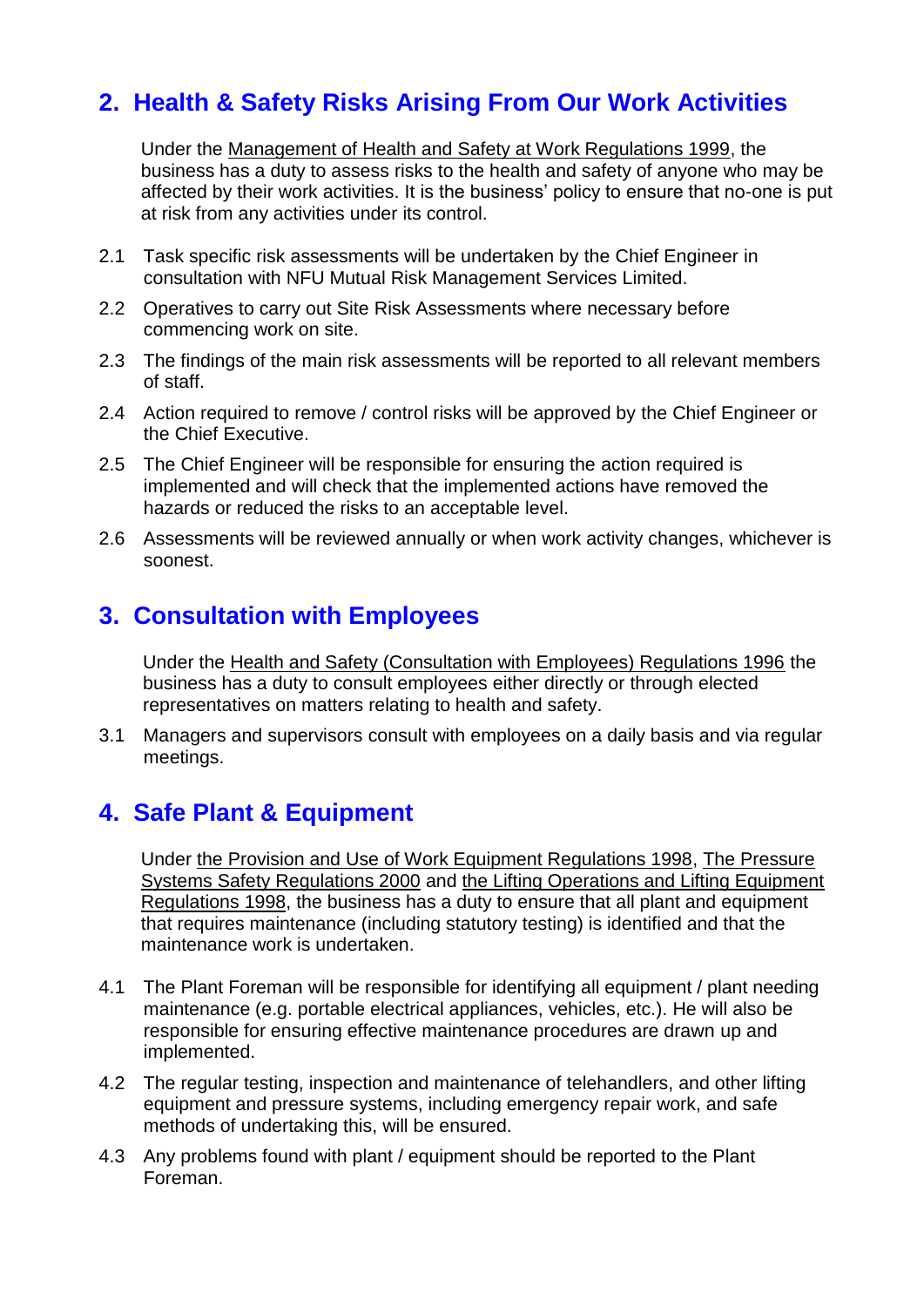- 4.4 The Chief Engineer will check that new equipment meets health and safety standards before it is purchased or hired.
- 4.5 Employees may not use equipment unless they have been trained and authorised.
- 4.6 Always check machinery and equipment before use do not use anything in a dangerous condition. Any equipment believed to be faulty, worn or hazardous must not be operated. Always check the guards are in place before use.
- 4.7 All machinery & equipment must be stopped before making an adjustment, undertaking maintenance or lubrication - especially if necessary to remove guards for these tasks. All equipment must be isolated before clearing blockages, cleaning or maintenance.
- 4.8 Trailers and trailed equipment must be properly connected to the vehicle and where applicable any trailers should be independently braked and ensure that the brake lines are connected properly and in good working order.

#### **Electrics**

- 4.9 The electrical installation will be tested for electrical safety at appropriate intervals by a contractor.
- 4.10 Portable electric appliances will be regularly tested for electrical safety (PAT Testing) by a contractor or inspected by a trained member of staff. Check the condition of electrical equipment before each and every use.
- 4.11 Electrical pressure wash equipment must not be used unless protected by a 30mA Residual Current Device (RCD).
- 4.12 To minimise the risk of an electrical fire:
	- ➔ Trailing leads must be kept to a minimum. Any cables showing damage to the outer insulation should be replaced. Repairs using adhesive tape are not acceptable.
	- ➔ Sockets must not be overloaded and should be switched off when not in use unless essential to keep switched on.

#### **Statutory Inspections**

The following require specific statutory checks and maintenance.

| Area to be checked                                               | <b>Person / Contractor</b><br>responsible for check                  | <b>Interval</b>                                                      |
|------------------------------------------------------------------|----------------------------------------------------------------------|----------------------------------------------------------------------|
| <b>Fixed Electrical Installations</b>                            | <b>Competent Electrical Contractor</b>                               | 5 years or as specified by<br>contractor                             |
| <b>Portable or Transportable</b><br><b>Electrical Appliances</b> | <b>Competent Electrical Contractor</b><br>or trained member of staff | 12 months or as specified. Staff<br>must also check before use.      |
| <b>Electrical Generators</b>                                     | <b>Competent Person</b>                                              | 12 months or as specified                                            |
| <b>Lifting Equipment (telescopic,</b><br>forklift truck etc.)    | To be regularly tested by an<br>approved engineering surveyor.       | As specified on the Written<br>Scheme of Examination                 |
| <b>Air Receivers (air compressors</b><br>etc.)                   | To be regularly tested by an<br>approved engineering surveyor.       | 12 months or as specified on<br>the Written Scheme of<br>Examination |
| <b>Portable Ladders, Step ladders</b><br>etc.                    | <b>Competent Person</b>                                              | 12 months. Staff must also<br>check before every use.                |
| <b>Welding Extraction Ventilation</b>                            | <b>Competent Person</b>                                              | 14 months                                                            |
| <b>Fire Extinguishers</b>                                        | Contractor                                                           | 12 months                                                            |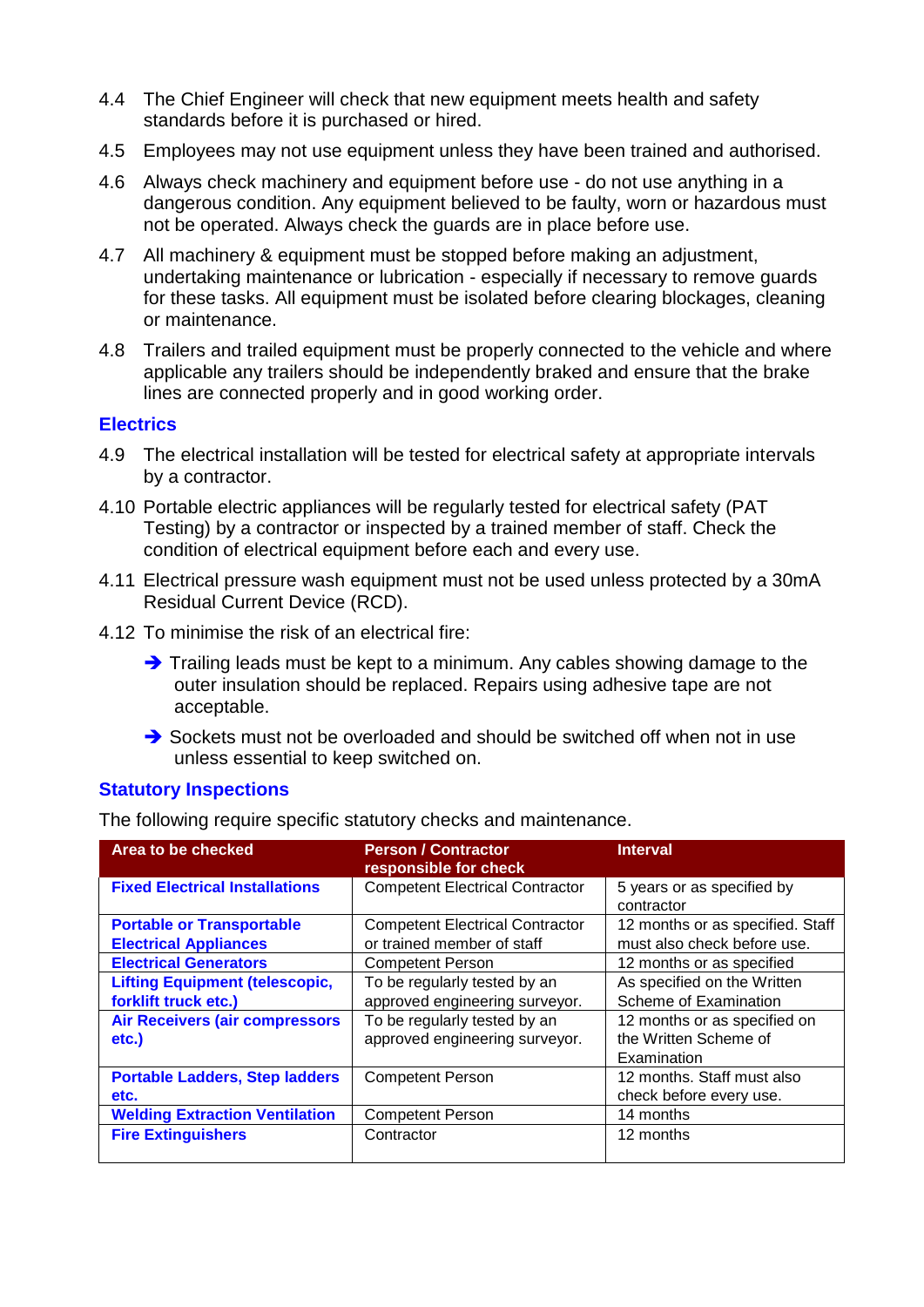Safety information, operators' manuals, data sheets and records / registers are retained in the Depot Office.

### **5. Safe Handling & Use of Substances**

Under the Control of Substances Hazardous to Health Regulations (COSHH) 2002, the business has a duty to assess the risks from both hazardous substances that are used (e.g. chemicals, solvents, paints, oil, etc.) and hazardous substances generated from work activities (e.g. dust, fume, vapour, etc.).

- 5.1 The Chief Engineer will be responsible for identifying all substances that need a COSHH assessment. He is also responsible for arranging COSHH assessments and ensuring that all actions identified in the assessments are implemented.
- 5.2 Assessments will be reviewed annually or when the work activity changes, whichever is soonest.

## **6. Information, Instruction & Supervision**

The Health and Safety (Information for Employees) Regulations 1989 require the business to display a poster telling employees what they need to know about health and safety.

- 6.1 A copy of the HSE's Health and Safety Law poster is displayed at all the Board's main premises.
- 6.2 Health and safety advice is available from the HSE, telephone 0845 345 0055.
- 6.3 Supervision of any trainees will be arranged / undertaken / monitored by the Chief Engineer.

#### **Third Parties**

- 6.4 Witham Fourth Internal Drainage Board also has a responsibility to all contractors, visitors and members of the public. We undertake to provide a safe working area to the extent that is within our control and to highlight any special hazards which are unlikely to be immediately apparent to the person concerned. The person arranging contractors work or inviting visitors onto the site is responsible for ensuring that the information is provided.
- 6.5 Visitors and contractors are also responsible for the health and safety of anyone who may be affected by their operations, including our staff. They are also responsible for ensuring that equipment supplied by them is properly maintained, guarded, operated by trained workers and does not present a hazard.
- 6.6 The law requires us to take extra precautions to protect children from our work activities. Children are only allowed onto the yard areas if adequately supervised and with prior permission of The Chief Engineer.
- 6.7 Unauthorised persons MUST be excluded from work areas using barriers and/or appropriate signage where necessary. Each case should be judged on its merits at the time. Vehicles must always be driven very carefully around the workplace, as there is always the possibility of pedestrians or animals being present.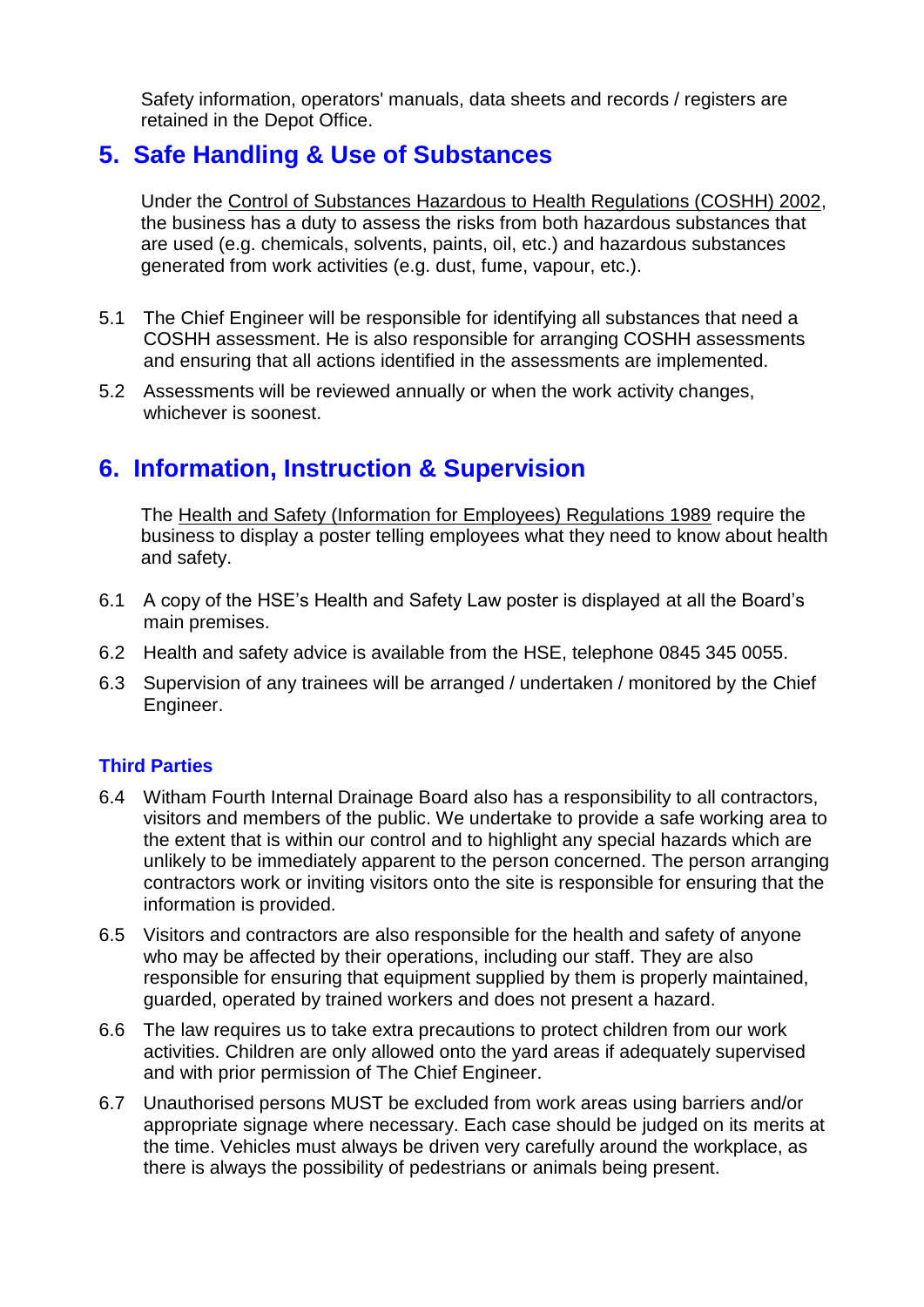6.8 Parents or guardians are responsible for children aged under 16 years. Unaccompanied children in work areas should be reported to management, their parent or guardian contacted and arrangements made for their return to care or removal from site.

### **7. Competency for Tasks & Training**

The law requires an employer to provide appropriate information, instruction and training regarding health and safety at work. This is to enable employees to work safely for the benefit of themselves and others.

- 7.1 Induction training will be provided for all employees by the Chief Engineer who will also provide job specific training, together with assistance from experienced workers.
- 7.2 The following tasks must only be carried out by specifically authorised employees, who will normally have successfully completed a special training course. This is because the tasks are either potentially hazardous or legislation demands authorised persons only:
	- **•** Plant operation;
	- **■** Using chainsaws;
	- **EXECUTE:** Handling and using chemicals;
	- Work at height; and
	- **■** Manual handling.
- 7.3 Employees operating business vehicles must hold the appropriate class of licence and be specifically authorised, for a particular vehicle, by management.
- 7.4 Training will be identified, arranged and monitored by the Chief Engineer who is also responsible for keeping training records up to date.

If an employee does not understand any matter relevant to their health and safety at work, or consider that they have not received adequate information, instruction or training, they must report the matter to the Chief Engineer.

## **8. Accidents, First Aid & Work-Related Ill Health**

The board will ensure, so far as is reasonably practicable, that all accidents and dangerous occurrences are reported internally and, where appropriate, to the enforcing authority. In addition, all accidents and dangerous occurrences will be investigated and reasonable measures put in place to prevent recurrence.

- 8.1 All accidents, cases of work-related ill health and dangerous occurrences are to be reported to your line manager without delay. Details of the incident will be recorded in the accident book. The Chief Engineer is responsible for periodically analysing the accident book for signs of trends.
- 8.2 The Chief Engineer is responsible for undertaking investigations following accidents, dangerous occurrences and work related ill health absence and for acting on investigation findings to prevent a recurrence. The Chief Engineer is responsible for reporting notifiable accidents, diseases and dangerous occurrences to the enforcing authority, as required by the Reporting of Injuries, Diseases and Dangerous Occurrences Regulations (RIDDOR) 1995.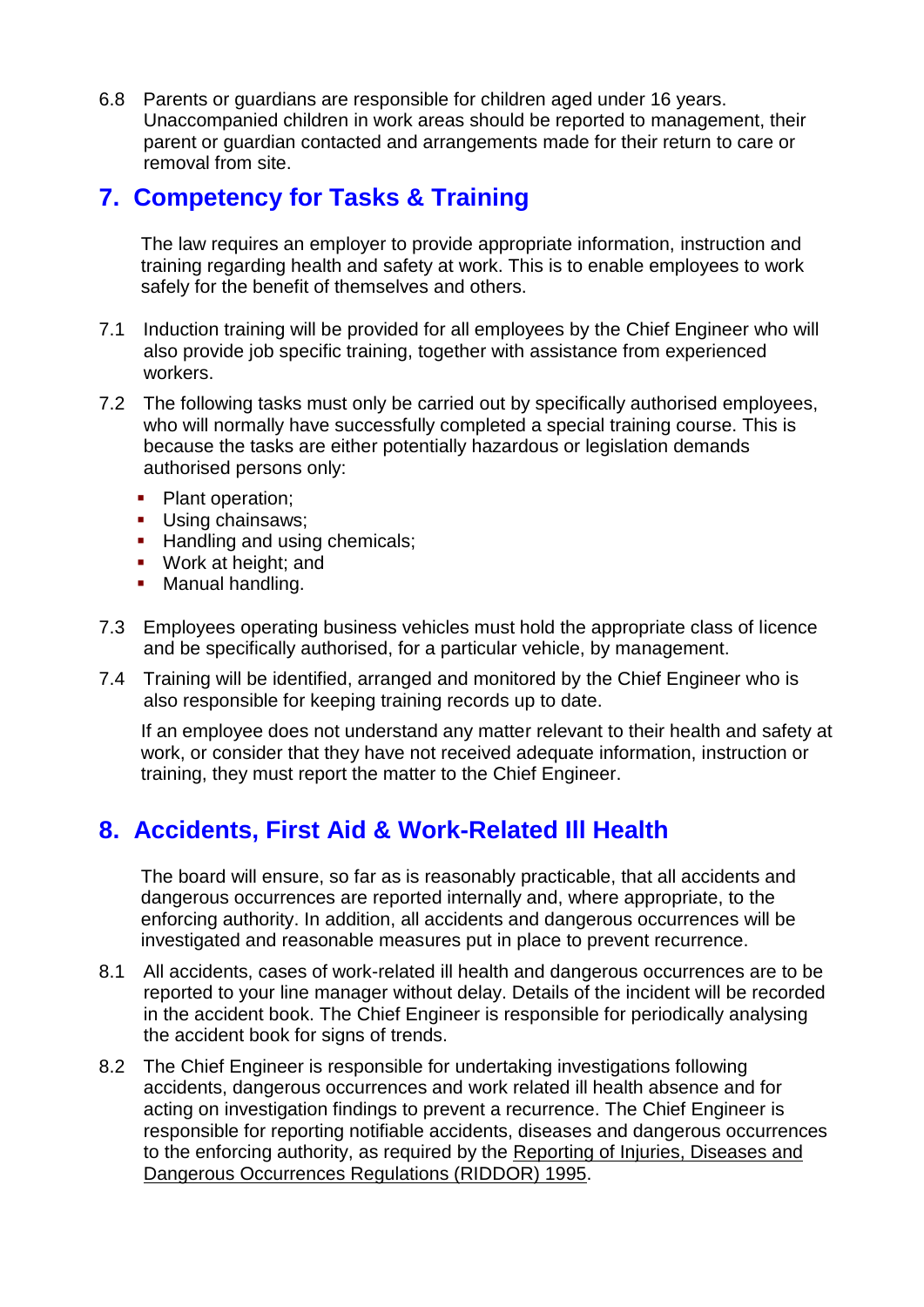- 8.3 First aid kits are located at the depot and in all works vehicles.
- 8.4 Various staff have attended an appointed persons first aid course:

Neil Foster, Foremen and Senior Pumping Station attendants are responsible for ensuring that first aid boxes are regularly stocked with approved first aid materials.

#### **Health**

- 8.5 Report any health concerns immediately to The Chief Engineer. All staff are reminded to keep up to date with Tetanus protection.
- 8.6 **To avoid ill-health, always wash your hands thoroughly with soap under hot running water before eating, drinking or smoking.** Alternatively use waterless hand sanitisers if soap and hot water is not available.
- 8.7 **Always cover cuts and broken skin with plasters before work and/or use gloves. Good standards of personal hygiene must be maintained.**
- 8.8 It is the Board's policy to do everything that is reasonably practicable to reduce the risk of work-related stress. If any employee feels that they are suffering from excessive pressure, anxiety or other symptoms of stress, they should speak, in strictest confidence, to management.

Help and support is available from

The Samaritans, 08457 90 90 90, (24 hours a day)

8.9 No formal Health Surveillance is considered essential for current work activities. However, all employees should monitor their own health and report any concerns to The Chief Executive in confidence, with particular reference to back pain, asthma or stress related matters.

#### **Alcohol & Drugs**

- 8.10 The consumption of excessive alcohol or the use of controlled drugs at work is strictly forbidden. Any person found to be using controlled drugs will be removed for their own safety and that of others, and could be subject to disciplinary proceedings.
- 8.11 The use of prescribed drugs should be notified to The Chief Executive to ensure job placement is not affected by the use of such drugs (e.g. some antihistamines can make you drowsy, a particular risk while driving or operating machinery).

#### **Manual Handling**

8.12 Employees will adopt safe lifting techniques whenever mechanical movement of goods is not possible and should always seek assistance whenever heavy or awkward loads are to be moved manually. In general loads above 25 kg, or a weight which you feel is too heavy for your capacity, must be subject to team lifting. Carrying and lifting of objects should always be done with great care.

NEVER ATTEMPT TO MANUALLY LIFT LOADS ABOVE 25 kg ALONE –

#### ALWAYS SEEK ASSISTANCE.

8.13 Lifting of heavy items should be carried out using safe lifting techniques (i.e. lift with the legs not the back). Before attempting to lift anything, establish the following: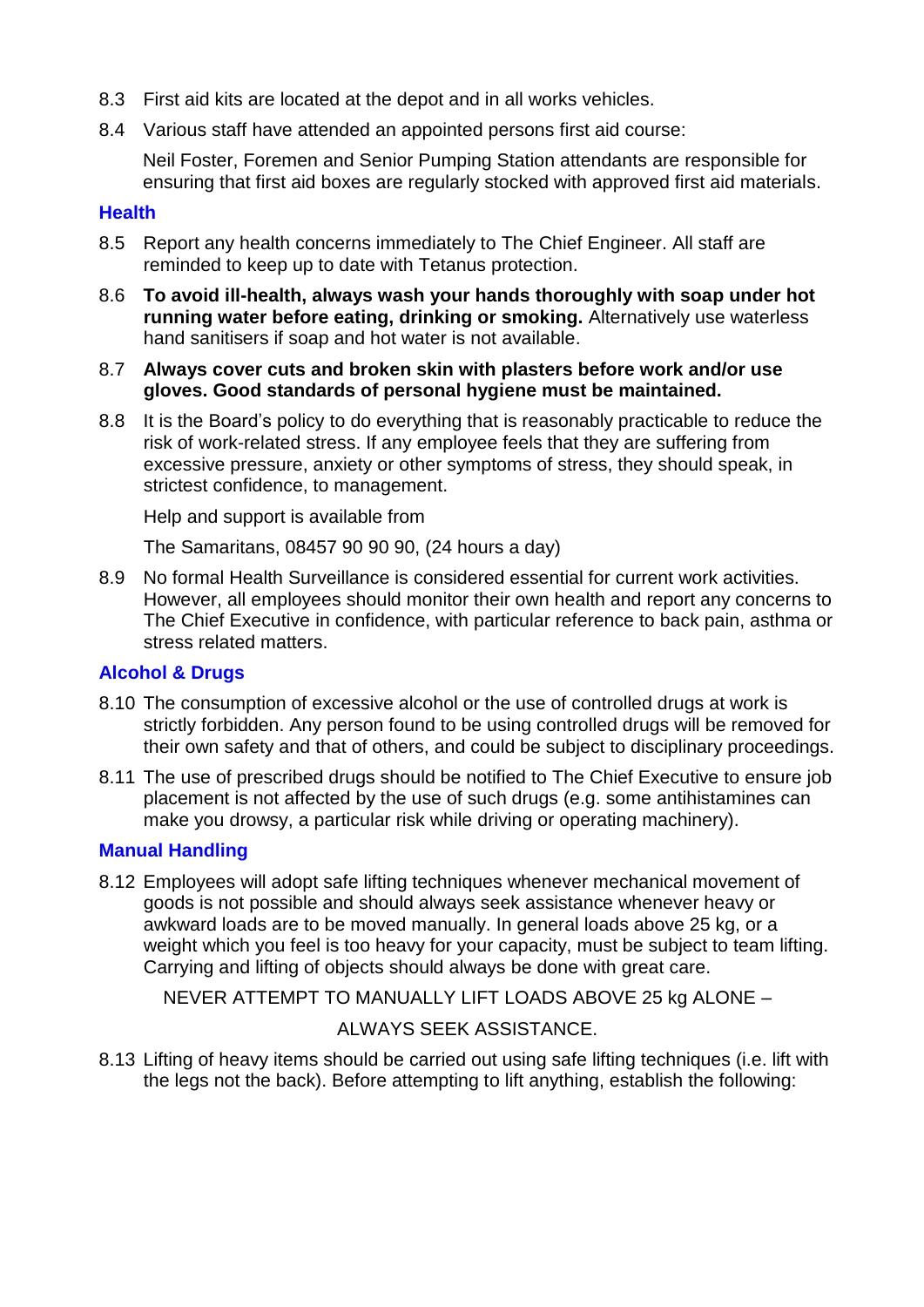- The weight of the object
- **•** The centre of gravity (it's balance)
- Sharp edges or projections (gloves required at all times)
- Accessibility of the object (and where it is being moved to)
- Your individual capacity for manual handling

### **9. Emergency Procedures – Fire & Evacuation**

- 9.1 The Chief Executive is responsible for ensuring the Fire Risk Assessment is undertaken and implemented. The Plant and Depot Foreman, Senior Pumping Station Attendants and Office Manager are responsible for regularly checking escape routes at their locations.
- 9.2 Fire extinguishers are maintained and checked on an annual contract.
- 9.3 It is recommended that the emergency evacuation procedures are tested every 6 months.

#### **Smoking**

9.4 Smoking materials are generally a major cause of fires through careless disposal and must be rigorously controlled. No smoking is allowed on site or in vehicles.

### **10. Workplace**

The Workplace (Health, Safety and Welfare) Regulations 1992, detail the requirements in respect of the workplace, including staircases, floors, ways in and out, toilets and welfare facilities etc. will be kept in a safe and clean condition by cleaning, maintenance and repair.

- 10.1 Employee's co-operation in ensuring such standards is key. Report any concerns to your line manager.
- 10.2 Regular workplace inspections will be carried out by appointed senior staff and lien managers.
- 10.3 Entrances and exits will be well maintained and all flooring and floor coverings will be kept in a sound condition to ensure safe access and egress.
- 10.4 All work areas are to be kept tidy. All materials to be stacked in a stable fashion in designated areas. Spillages are to be cleared up promptly.
- 10.5 Waste is to be regularly cleared and disposed of correctly.
- 10.6 Storage of all materials and equipment must within reason be arranged so that it remains without risk to anyone's health and safety - AND NOT BLOCKING ENTRANCES, EXITS OR ROADWAYS.

#### **Workplace Traffic Management/Transport**

The Workplace (Health, Safety and Welfare) Regulations 1992 place duties on employers to secure a safe workplace. Regulation 17 requires that "every workplace shall be organised in such a way that pedestrians and vehicles can circulate in a safe manner" and that "all traffic routes are suitably indicated where necessary for reasons of health or safety".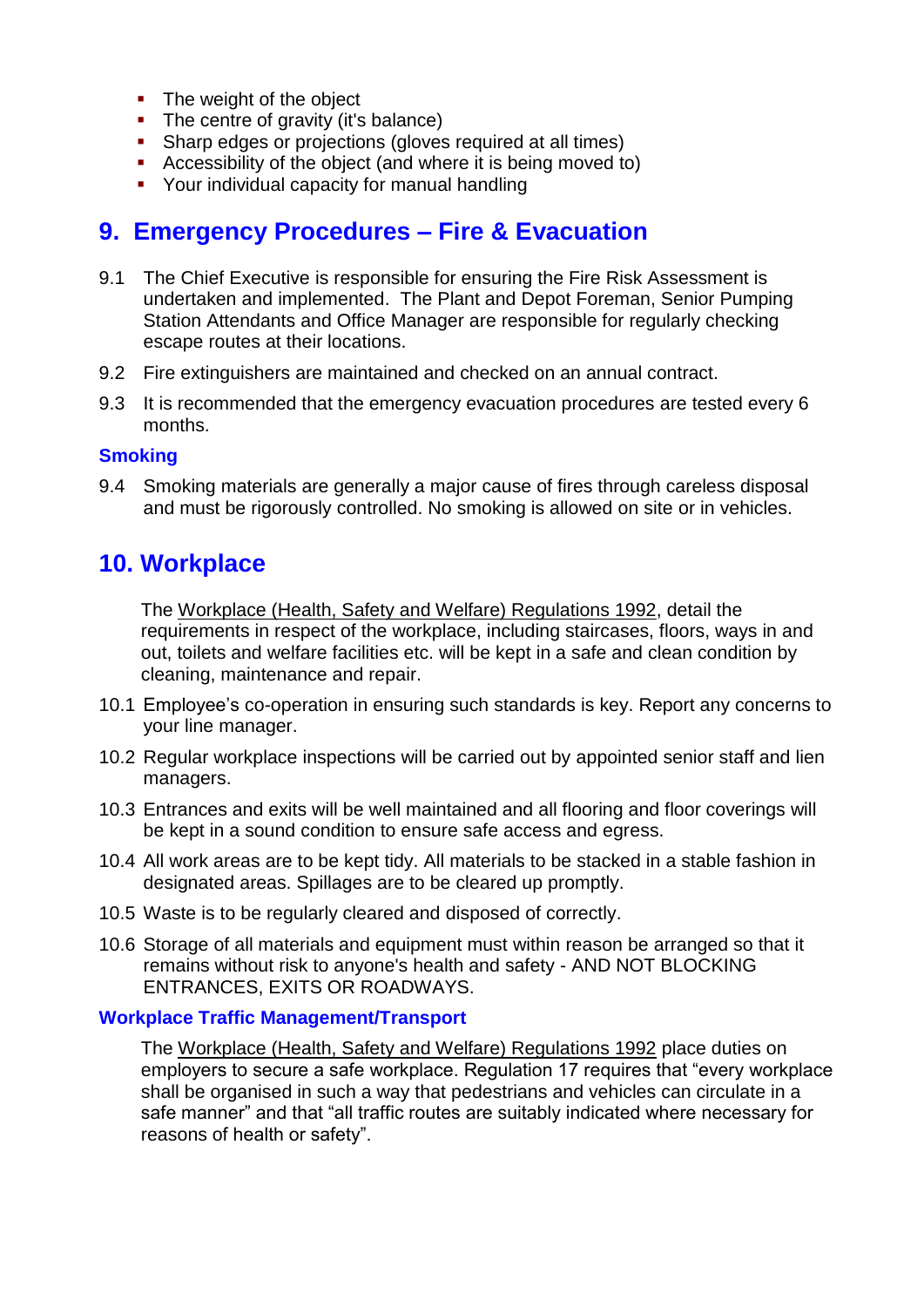- 10.7 Road systems will be clearly and logically arranged, allowing adequate space for movement, reversing, turning, loading and off-loading. An assessment will be completed in respect of workplace traffic management to ensure that the site, vehicles, drivers and pedestrians are safe.
- 10.8 The following procedure should be adopted whenever operating vehicles:
	- A "Safe stop" procedure must be used when leaving any vehicle. This means that all power should be isolated, the ignition key removed and the handbrake applied.
	- Vehicle cabs must be kept clear of rubbish which may interfere with the operation of foot pedals.
	- Any vehicle reversing warning light and/or sounder must be kept in good working order.
	- **Daily checks will be carried out prior to the use of the vehicle.**
- 10.9 Do not use a mobile telephone or hand held radio whilst operating vehicles or machinery. Ensure that you pull over and park up in a suitable location to use a mobile telephone.
- 10.10 Drivers will take regular breaks and will ensure that they comply with all relevant legislation.

#### **Safety Signs**

The Health and Safety (Safety Signs and Signals) Regulations 1996 set out the minimum requirements concerning safety signs and signals at work. Where appropriate, road traffic signs should be of a design prescribed in the Highway Code for use on public roads.

10.11 An assessment will be made of the safety sign requirements for the premises and suitable signage displayed, where required.

## **11. Personal Protective Equipment (PPE)**

The business has a policy to provide all necessary safety and hygiene clothing to our staff free of charge where identified as a requirement. PPE is provided as a last resort, when the hazard cannot be controlled by other means. This includes gloves, safety footwear, eye protection, hearing protection, high visibility clothing, wet weather clothing etc.

- 11.1 Line Managers are responsible for issuing the protective equipment where identified & ensuring visitors conform to our safety rules.
- 11.2 It is your responsibility to wear the protective equipment provided, store it safely and report any loss or defects to your line manager. We will check compliance & disciplinary action could be taken if you fail to wear the equipment as directed. You could be disciplined leading to dismissal for failing to wear the PPE as directed – or you could be fined up to £5000 by the HSE.
- 11.3 Personal protective equipment must be worn at all times where identified as necessary in the COSHH or risk assessment and/or following your training, irrespective of conditions which may make using such equipment uncomfortable.